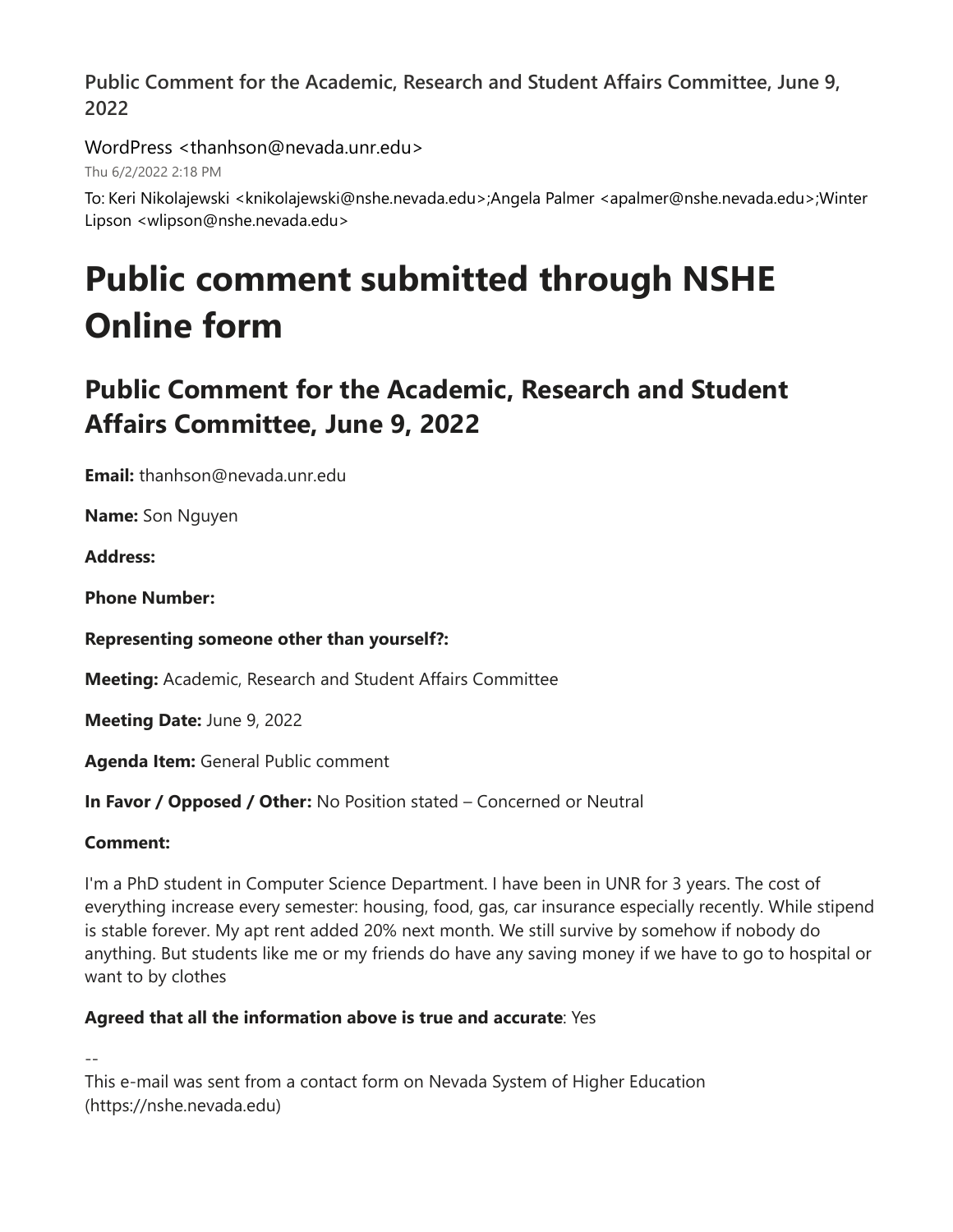WordPress <ach.ch@icloud.com>

Thu 6/2/2022 6:32 PM

To: Keri Nikolajewski <knikolajewski@nshe.nevada.edu>;Angela Palmer <apalmer@nshe.nevada.edu>;Winter Lipson <wlipson@nshe.nevada.edu>

# **Public comment submitted through NSHE Online form**

# **Public Comment for the Academic, Research and Student Affairs Committee, June 9, 2022**

**Email:** ach.ch@icloud.com

**Name:** Ach Bine

**Address:**

**Phone Number:**

**Representing someone other than yourself?:** Graduate students

**Meeting:** Academic, Research and Student Affairs Committee

**Meeting Date:** June 9, 2022

**Agenda Item:** Graduate students stipend increment

**In Favor / Opposed / Other:** In Favor

# **Comment:**

I am in favor of graduate students stipend increase and it's important for them because most of them can't even afford housing anymore and this is really concerning situation

# **Agreed that all the information above is true and accurate**: Yes

--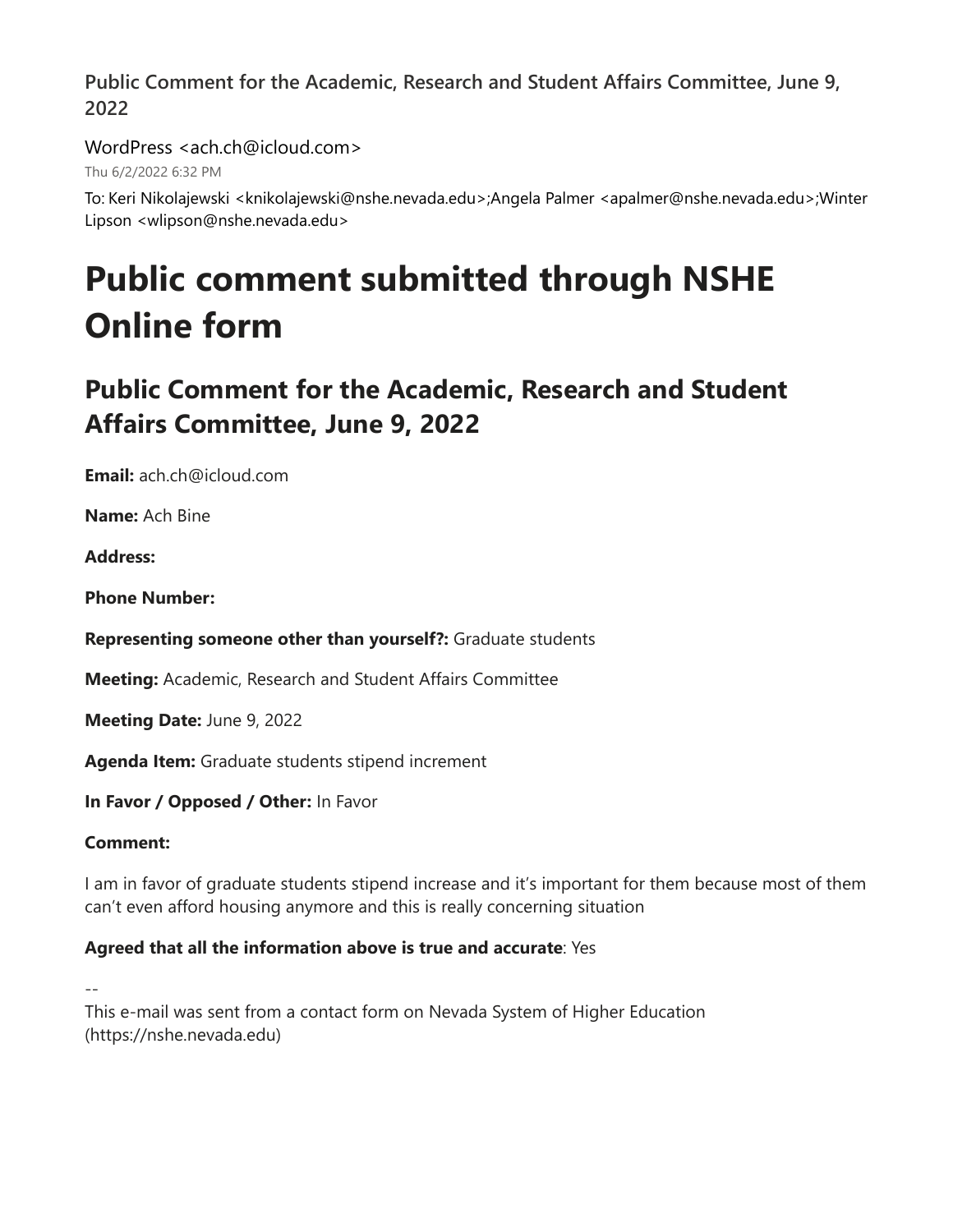# **Public comment submitted through NSHE Online form**

# **Public Comment for the Academic, Research and Student Affairs Committee, June 9, 2022**

**Email:** chloecollier673@gmail.com

**Name:** Chloe Collier

**Address:** 

**Phone Number:** 

**Representing someone other than yourself?:**

**Meeting:** Academic, Research and Student Affairs Committee

**Meeting Date:** June 9, 2022

**Agenda Item:** Graduate Student Assistantship Increase

**In Favor / Opposed / Other:** No Position stated – Concerned or Neutral

#### **Comment:**

Graduate students are a pivotal part of the universities ability to function both in with the public through outreach and privately through teaching classes. Yet, graduate students are not being paid enough to keep up with the increase of inflation and thus many are having to chose between food, medical help, and their place of living, How can one expect graduate students to preform in the manner expected of them when they must make this difficult decision? If graduate students are to keep the level of excellence associated with this university, their quality of life must be increase through an increase to their graduate student assistantship.

#### **Agreed that all the information above is true and accurate**: Yes

--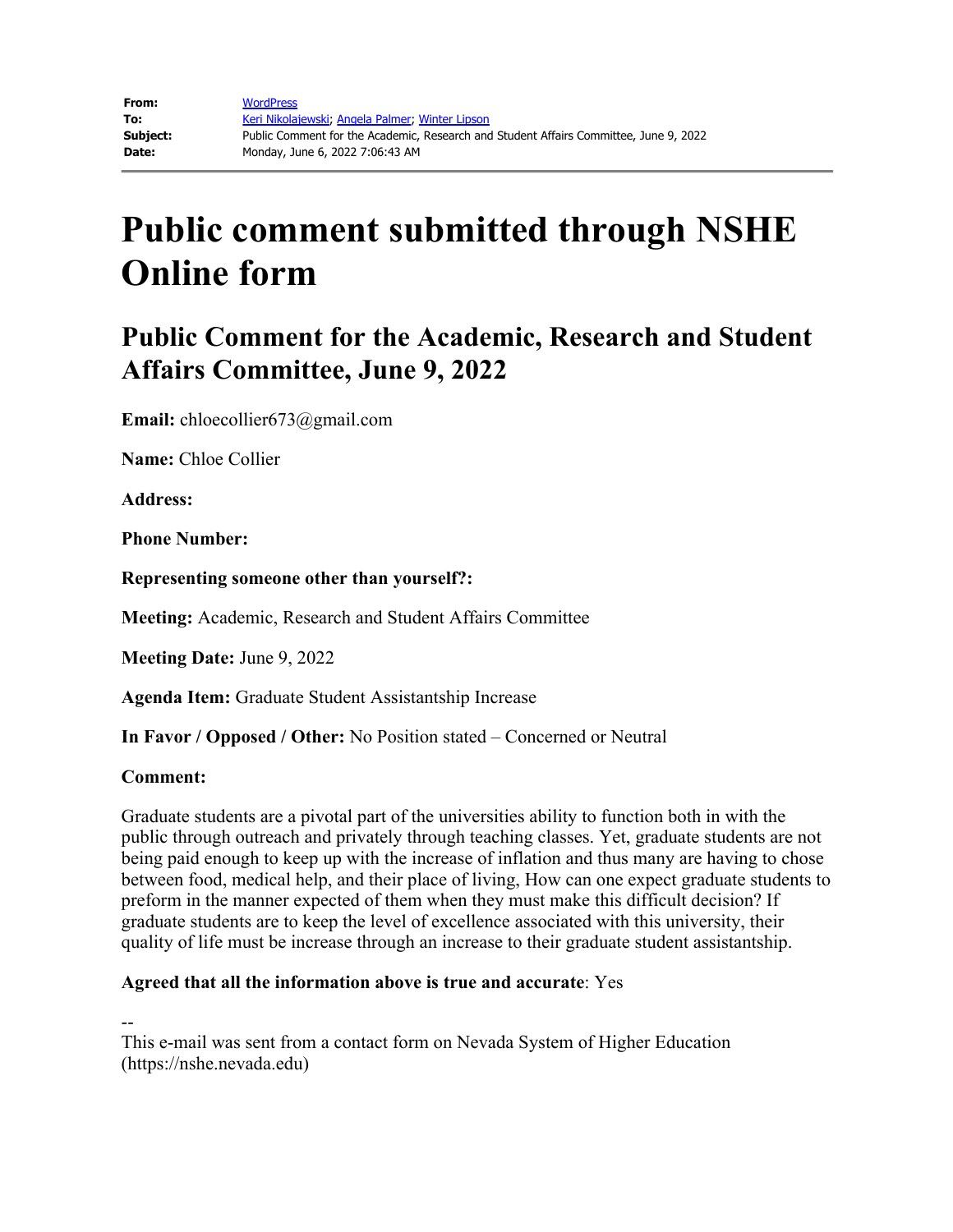# **Public comment submitted through NSHE Online form**

# **Public Comment for the Academic, Research and Student Affairs Committee, June 9, 2022**

**Email:** fhossain@nevada.unr.edu

**Name:** Farhana Hossain

**Address:**

**Phone Number:**

**Representing someone other than yourself?:**

**Meeting:** Academic, Research and Student Affairs Committee

**Meeting Date:** June 9, 2022

**Agenda Item:** Graduate Student Stipend Increase

**In Favor / Opposed / Other:** In Favor

#### **Comment:**

As a graduate student I can say With this minimal stipend it is really hard to lead a normal life. After paying all the bills it barely leaves anything for regular good meal. Again because of the increasing price of everything, cooking my meal and trying to save money is not working too. To lead a stress free life and to have a peaceful mind to do research and normal work it is really necessary to have an increased stipend rate, even if it is 100-200 dollar.

#### **Agreed that all the information above is true and accurate**: Yes

--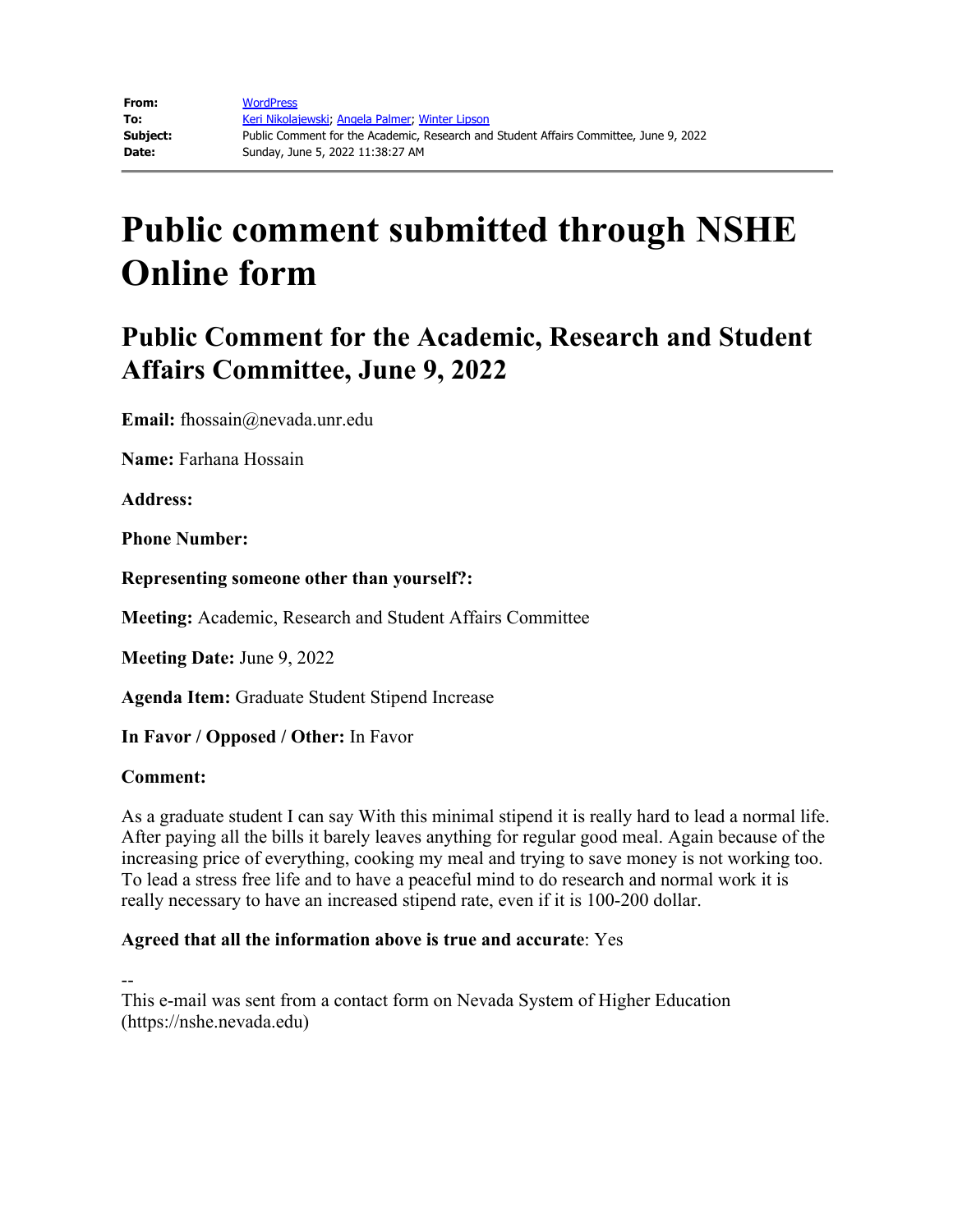### WordPress <selbe@tmcc.edu>

Thu 6/9/2022 7:45 AM

To: Keri Nikolajewski <knikolajewski@nshe.nevada.edu>;Angela Palmer <apalmer@nshe.nevada.edu>;Winter Lipson <wlipson@nshe.nevada.edu>

# **Public comment submitted through NSHE Online form**

# **Public Comment for the Academic, Research and Student Affairs Committee, June 9, 2022**

**Email:** selbe@tmcc.edu

**Name:** Susan Elbe

**Address:**

**Phone Number:**

# **Representing someone other than yourself?:**

**Meeting:** Academic, Research and Student Affairs Committee

**Meeting Date:** June 9, 2022

**Agenda Item:** Agenda Item, revision of Title 4, Chapter 17, Section 13

**In Favor / Opposed / Other:** In Favor

# **Comment:**

Due to circumstances, students may need to attend & complete high school outside of Nevada. Students who have this necessity should not be excluded from eligibility for the Nevada Foster Youth Fee Waiver when they meet the other requirements.

# **Agreed that all the information above is true and accurate**: Yes